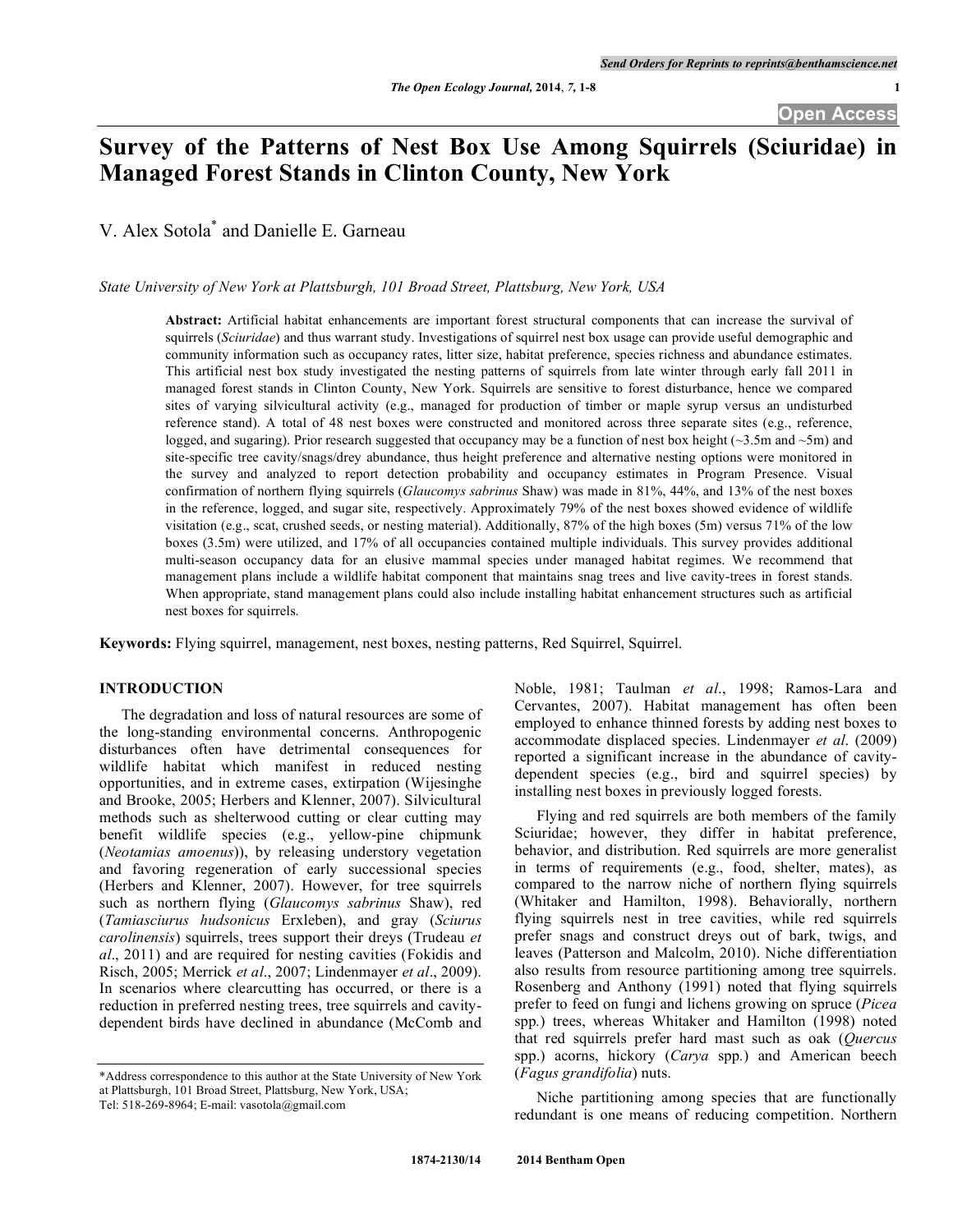flying squirrels are nocturnal and home ranges are typically 5 - 27ha, but will defend a territory on average 3.6ha in size and average one litter per year starting in late March (Whitaker and Hamilton, 1998; Taulman and Smith, 2004). Contrastingly, red squirrels have a much smaller range, 1.3 - 1.5ha, but will aggressively defend a 0.2 - 1.2ha territory. Behaviorally, they are diurnal and exhibit two breeding seasons from March - May and July - September (Klugh, 1927; Whitaker and Hamilton, 1998). Competition between the two species results from habitat overlap and arboreal lifestyles, with demands for tree cavities and nesting materials. Red squirrels are prevalent in both deciduous and coniferous forests, usually preferring the tallest living trees. Additionally, they are sensitive to habitat alteration such as wildfires or logging (Russel *et al*., 2010), which may diminish prime nesting habitat for squirrels.

The implementation of artificial nest boxes in a habitat of the proper size and height, can positively affect a squirrel population. Ramos-Lara and Cervantes (2007) found that sturdy nest boxes can buffer squirrels from wind, rain and cold temperatures. Most animals use some sort of shelter for protection against adverse weather conditions, predators, competitors, and diseases. Further research is needed to help determine the influence of predation. Because predation is one of the main threats that animals face during their daily routines, and nest boxes have been found to both reduce predation (Ramos-Lara and Cervantes, 2007; Lindenmayer *et al*., 2009) or minimally affect predation risk (Brady *et al*., 2000; Merrick *et al*., 2007; Trudeau *et al*., 2011), it would be useful to undertake more research on this subject. The more permanent nature of nest boxes, relative to dreys, may place their occupants at a greater risk of predation from mammalian predators (Shuttleworth, 1999) because predators target predictable sources of prey. However, with sturdy construction, nest boxes can withstand predator attack, whereas weaker dreys may be more susceptible. Fokidis and Risch (2005) altered their nest box design, by reducing the diameter of the nest box entry hole, in an attempt to limit predation of inhabitants.

We predicted that the dominant species inhabiting nest boxes at managed and reference sites would be red squirrels with occasional visits by other tree squirrels (e.g., flying squirrels and gray squirrels). We also predicted that sites with a greater cavity, drey, or snag abundance would limit squirrel nest box occupancy. Additional predictions were made that managed sites (e.g., logged and sugar) would possess fewer natural nesting opportunities and therefore would experience higher nest box occupancy rates. Lastly, we predicted squirrel preference would be for higher boxes, which would provide more protective foliage cover. Numerous wildlife species are ecological indicators of forest health and are therefore important for conservation. Smith *et al*. (2011) and Wheatley *et al*. (2005) found that flying squirrels are keystone indicators for mature forests. In particular, flying squirrels are sensitive to forest management and their presence may be an indicator of high-quality forest (Taulman *et al*., 1998). For many reasons, wildlife ecologists need to understand how anthropogenic disturbances affect members of the Sciuridae family.

#### **METHODS**

#### **Site Description**

Study sites were located in Clinton County, the northeastern-most county in New York on property owned by the William H. Miner Agricultural Research Institute in the town of Chazy, New York. The reference site  $(19,397.3\text{m}^2)$  is a northern hardwood forest that had not been logged in >15 years and experienced minimal anthropogenic disturbance. The sugar site  $(26,450.1\text{m}^2)$  was comprised of mixed forest (e.g., sugar maple (*Acer saccharum*), white pine (*Pinus strobes*), and eastern hemlock (*Tsuga canadensis*) bisected by plastic tubing used for sap lines. Foot, ATV, and snowmobile traffic was common in this area due to tap and sap line maintenance. There was sparse ground cover and lesser tree densities, as compared to the reference site. The logged forest site  $(43,123.6m^2)$  was harvested within the past 2-3 years (pers. com., Herbert Boyce, Northeast Forest Consultants). The logging trails were easily recognizable, and tree regeneration was evident. White pine trees were not removed and their canopy dominance was high. Site area was determined using minimum bounding geometry (convex hull) based on nest box arrangement in ArcMap vers. 10.1 (ESRI, Redlands, CA).

## **Nest Box Construction**

Nest boxes ( $n = 48$ ) were constructed using  $\frac{3}{4}$ in pressuretreated plywood (56cm x 23.5cm x 19.7cm) and were modified with a side entry hole (4cm diameter). The entry hole modification was made to prevent entry of non-target species (e.g., birds or other small mammals). Nest boxes were fastened to trees with the entry hole facing a southerly direction (Ramos-Lara and Cervantes, 2007). Nest boxes were filled, approximately 2 in, with sheep's wool bedding for use during the winter (Macomb and Noble, 1981).

## **Nest Box Installation**

Sites were selected for nest box installation and field sampling such that 16 boxes were erected per site, equally partitioned across four stands (four boxes per stand) (Fokidis and Risch, 2005; Brady *et al*., 2000; Shuttleworth, 1999). At each site, two out of the four stands were fastened to a conifer at approximately 3.5m and the other two stands at 5m high, such that half  $(n = 24)$  of the nest boxes were located high (5m) and half low (3.5m) (Risch and Brady, 1996). The nest boxes were located at least 45m away from roads and 20m apart from other boxes (Lindenmayer *et al*., 2009). Sites were marked using a Garmin (60CSx) global positioning system (GPS) unit. A geographic information systems (GIS) map project (ArcMap vers. 9.2) was developed to mark site-specific nest box locations.

#### **Nest Box Surveys**

This seasonal nest box survey commenced in early February 2011 and ceased in November 2011. From February until May 2011, weekly nest box occupancy was assessed by means of visual inspection from a ladder. During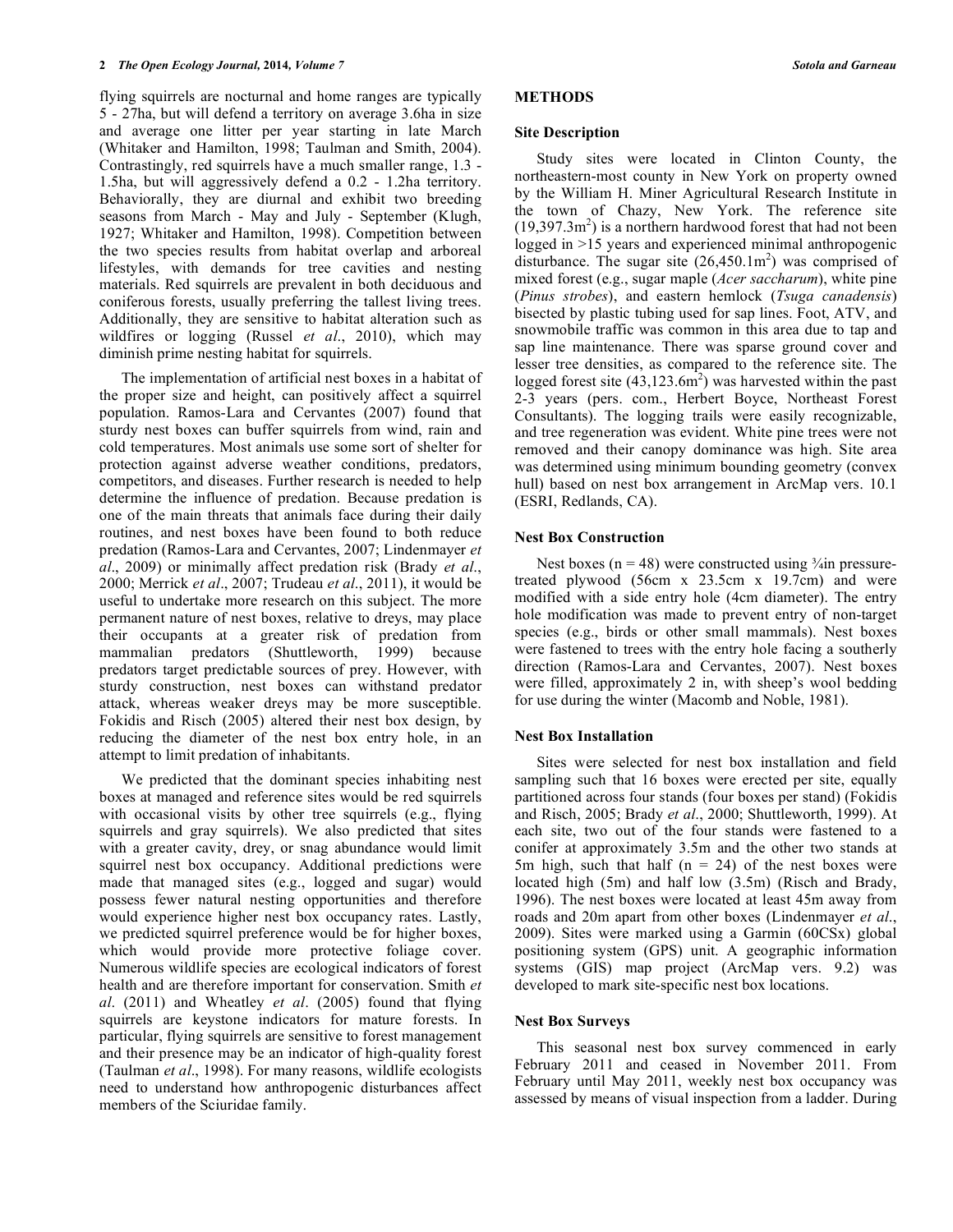| Variable           |      | Occupancy<br>Estimate |
|--------------------|------|-----------------------|
| Reference Site     | 0.23 | 0.81                  |
| Logged Site        |      | 0.44                  |
| Sugar Site         |      | 0.13                  |
| High Boxes (5m)    |      | 0.63                  |
| Low Boxes $(3.5m)$ | 0.12 | 0.29                  |

**Table 1. Site- and height-specific detection probabilities calculated using program presence from each particular site.**

**Table 2. Site-specific abundance of snags, dreys, and cavities and percent boxes occupied (n = 16/site).**

| <b>Site</b> | <b>Snags</b> | <b>Dreys</b> | <b>Cavities</b> | % Boxes Occupied |
|-------------|--------------|--------------|-----------------|------------------|
| Reference   | 68           |              |                 | 81               |
| Logged      | 30           |              |                 | 44               |
| Sugar       | 52           |              |                 |                  |

the summer months (June - August, 2011) with lesser manpower, nest boxes were checked every other week. Summer visits consisted of a comparison of the reference site (constant) paired with a managed site (alternating between sugar and logged). Total visit counts for the reference site totaled 20 checks, with 18 checks at each experimental site. Squirrel occupancy was assumed and noted if animals and/or signs of their presence (e.g., nut husks, scat, nesting materials) were visible. The presence of sign was noted only for the first observation, so as to reduce error associated with redundant counts, although every time a squirrel was observed it was noted in that particular box.

Infrared motion cameras (Stealth Camera I540IR), one per site, were erected at 3.5m and 5m from base of a tree, oriented directly across the nest box, to serve as a secondary occupancy and predator monitoring method (Gommper *et al*., 2006). Commencing in September 2011, a camera (iPhone 4) was attached to the end of a telescoping pole. This camera was inserted inside the nest box through the entry hole for approximately 30sec to record video of inhabitants. Prior to filming, the box was lightly tapped to awake or arouse any animal inside the box so they would become curious and poke their heads out of the sheep's wool; however, it was noted that the squirrels commonly slept atop the wool, so not observing the squirrels was not a major issue.

#### **Nest Site Scores**

The abundance of standing dead trees, dreys, and tree cavities was recorded once per stand by surveying the area around each stand in a 40m<sup>2</sup> area (Lindenmeyer *et al*., 2009). The number of snags, dreys, and cavities were summed to produce a composite score, which was later correlated with nest box occupancy rates (Table **2**).

## **Statistical Analysis**

To model occupancy, we used Program Presence (USGS and Darryl MacKenzie) to determine the site- and heightspecific detection probabilities and occupancy estimates; direct observations of squirrels and sign (e.g., scat) were not used in the model. To determine the significance of occupancy versus height, as well as site, we ran a one-way ANOVA. We created graphs of site-specific percent occupancy versus time (Julian Date) and site score (dreys + snags + cavities) versus the number of occupied nest boxes. Site - and height-specific percent occupancy was also calculated.

#### **RESULTS**

Of the species that inhabited our nest boxes,  $99\%$  (n = 72) and 1% (n = 1) were flying and red squirrels, respectively. The first nest box occupancy events occurred two weeks, seven months, and eight months post-erection, at the reference, logged, and sugar sites, respectively. Overall, 82%, 15%, and 3% of the nest box occupancies occurred at the control, logged, and sugar sites, respectively; occupancy as a function of site and height was significant  $(F(2, 6))$ 7.47,  $p = 0.024$ ) (Fig. 1). There were no seasonal patterns of nest box occupancy, although squirrels did not start colonizing boxes in the logged and sugar site until fall (Fig. **1**). Detection probability and estimated occupancy calculated with Program Presence were highest for the reference site (0.23 and 0.81, respectively) and for the high nest boxes (0.20 and 0.63, respectively), as compared to managed sites and low nest boxes (Table **1**).

At each site, there were more occurrences of observed signs, as compared to direct squirrel observations. This occupancy trend was most noticeable at the sugar site, where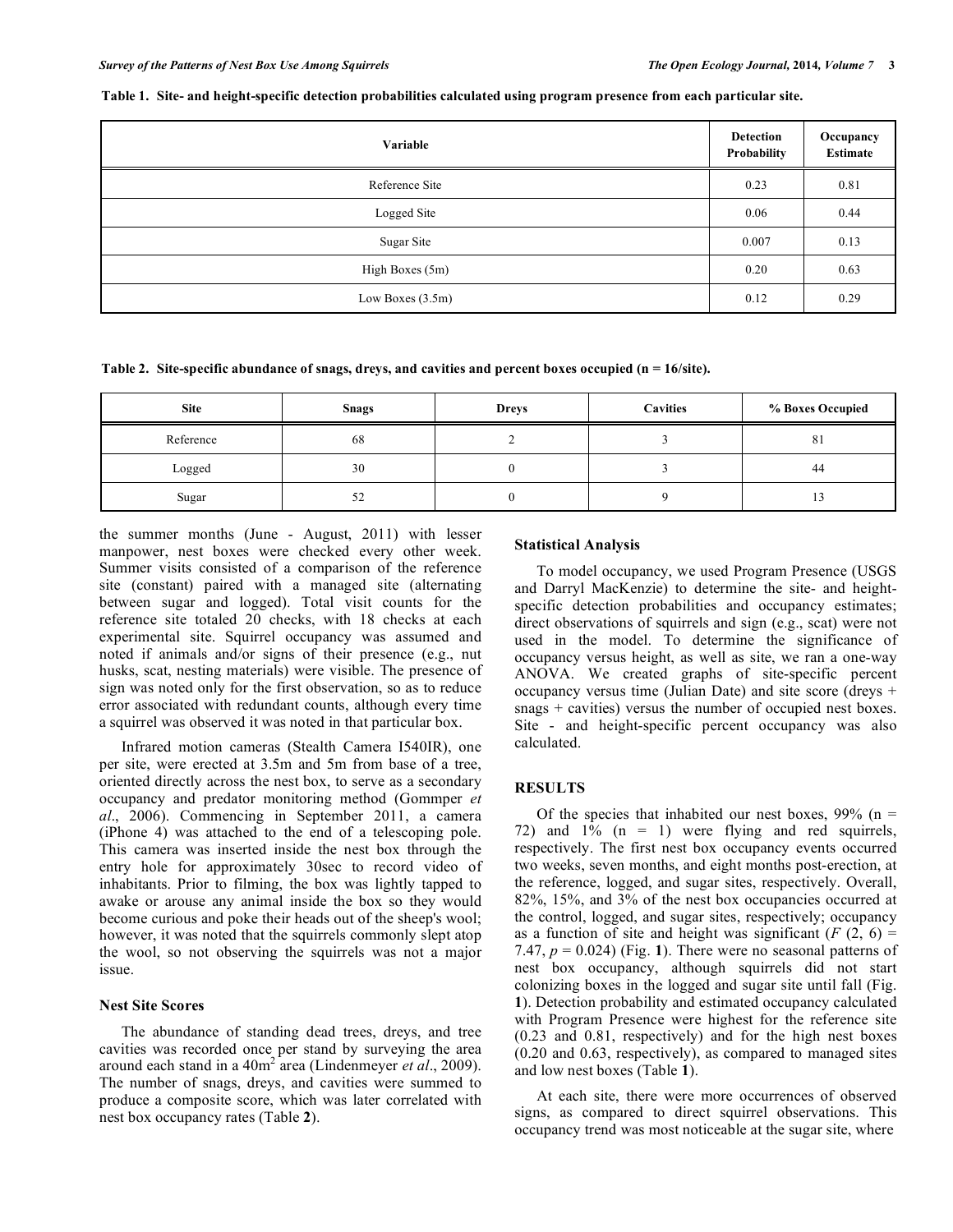

**Fig. (1).** Reference (**A**), logged (**B**), and sugar (**C**) site occupancy rates. Bars fall on the specific Julian day on which occupancies occurred. Box height represented by high (black) and low (gray).

only two boxes were directly occupied, as compared to 12 of the 16 boxes containing sign alone (Fig. **2**). It was found that 63% of the high, as compared to 29% of the low boxes, were occupied by squirrels (Fig. **3**). Using indirect sign evidence (e.g., scat, nesting material, food), 88% of the high and 71% of the low nest boxes had sign present (Fig. **3**). Only one image of a flying squirrel was captured, and no predators were ever observed with the stealth camera.

There was a weak positive correlation between the composite score and the number of occupied nest boxes ( $r^2$  = 0.1187) (Table **2**, Fig. **4**). Dreys were uncommon in all 3 sites, as were cavities which were three times more common in the sugar site, but were still rare in the survey. The reference site contained 2.27 and 1.73 times more snags than the managed sugar and logged sites, respectively. However, 81%, 44%, and 13% of the 16 boxes occupied were in reference, logged, and sugar sites, respectively.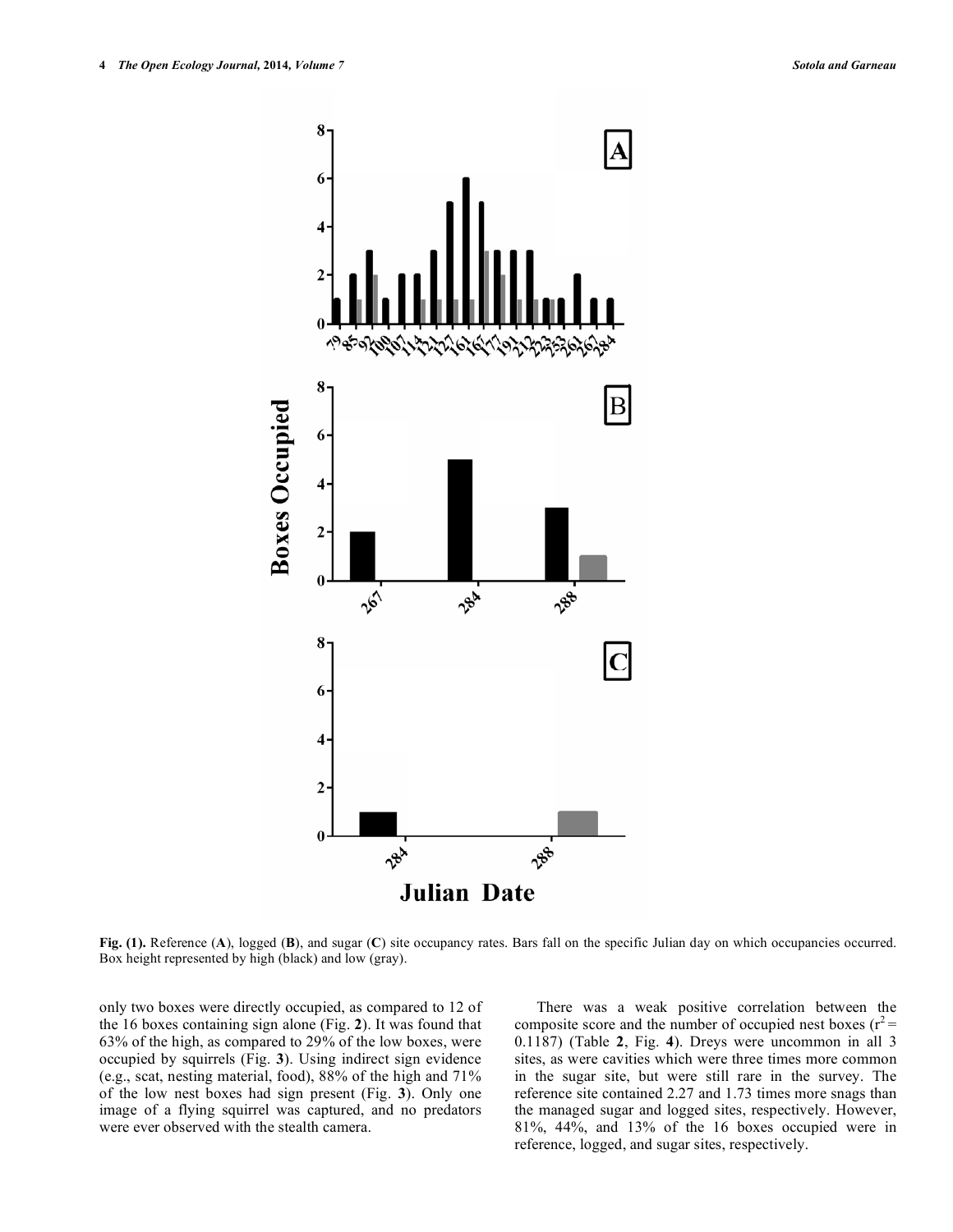

**Fig. (2).** Site-specific nest box utilization as a function of direct observation (black) and sign (gray).



**Fig. (3).** Height-specific nest box utilization as a function of direct observation (black) and sign (gray), where high and low are at 5m and 3.5m, respectively.

# **DISCUSSION**

Understanding species' nesting patterns and requirements, such as those of tree squirrels, can assist forest managers when planning harvest regimes. We predicted that the dominant species inhabiting nest boxes would be red squirrels, with rare occupancy by other tree squirrels; however, the majority (99%) of occupants was flying squirrels. It was predicted that red squirrels would be the primary inhabitants of artificial nest boxes, as they are regionally common. However, only one instance of red squirrel nest box occupancy, a communal group of four, was recorded at the reference site in a high nest box. A possible explanation for the rare observations of red squirrels is due to their diurnal habits (Merritt *et al*., 2001). As such, the timing of nest box surveys did not coincide with their daily activities, which created a reporting bias favoring flying squirrels.

Thinning and other silvicultural management practices have been known to alter the distribution and abundance of small mammals, and adversely affect their survival and reproduction (Wood *et al*., 2007). The majority (81%) of occupied nest boxes occurred in the reference site, which suggests that flying squirrels are sensitive to logging and natural disturbances (Patterson and Malcolm, 2010). Sitespecific occupancy rates were found to be significantly different, suggesting sensitivity to silvicultural practices among the flying squirrels. In particular, nest boxes in managed sites should have higher occupancy rates due to fewer natural nesting opportunities. However, this prediction was not supported in this case, as the reference site had the highest composite score (abundance of natural nests), as well as the highest rate of nest box occupancy.

Nest box height is often a concern for managers augmenting forest structure for wildlife (Risch and Brady, 1996). We predicted that higher nest boxes would experience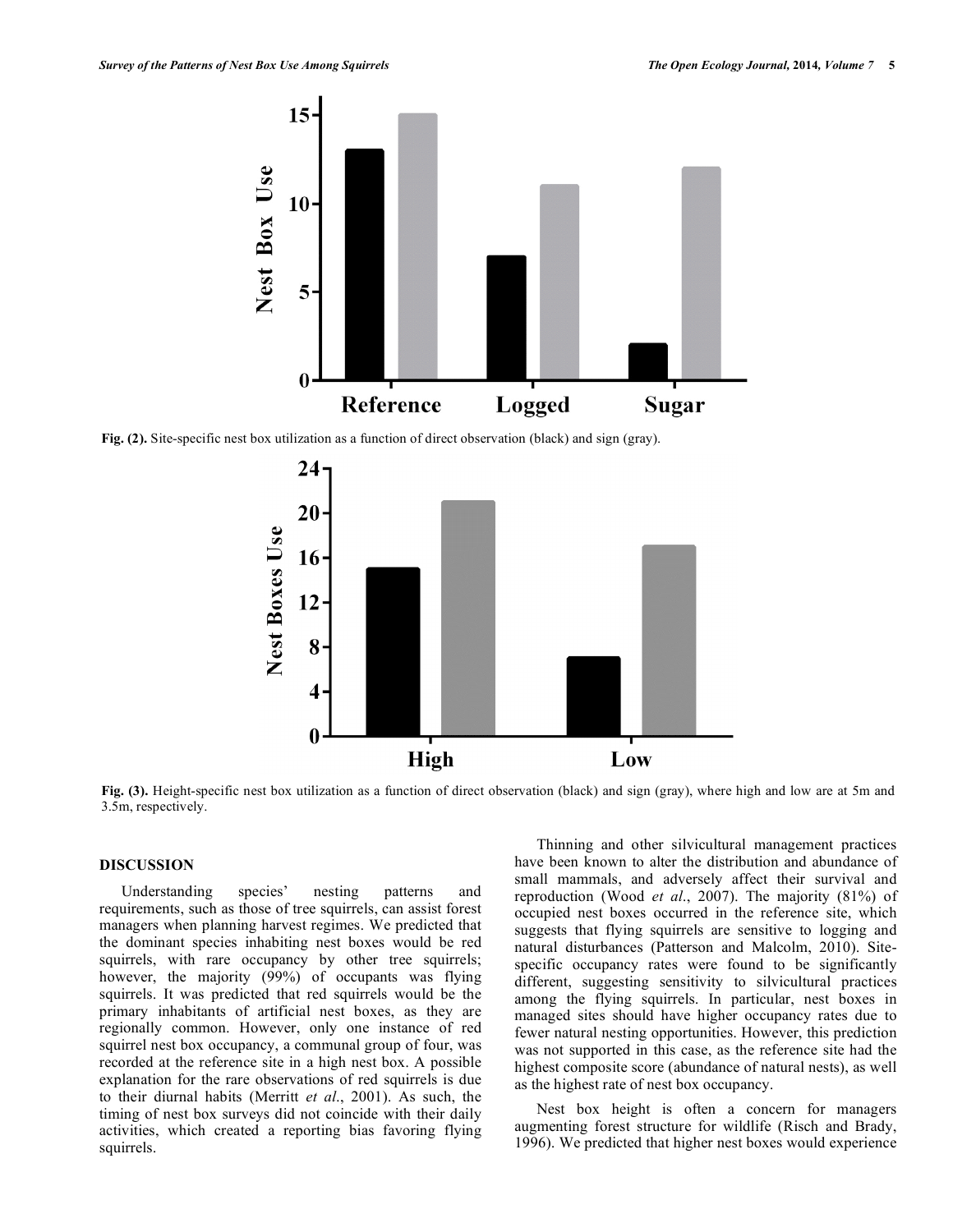

**Fig. (4).** Correlation between composite score (e.g., dreys, snags, and natural cavities) and next box occupancy.

greater occupancy rates than those lower ones. Our data support this prediction with utilization of 63% of the high versus 29% of the low boxes. The model from Program Presence also supports this claim with a 0.20 detection probability and a 0.63 occupancy estimate of the high boxes versus a 0.12 detection probability and a 0.29 occupancy estimate for low boxes. Flying squirrels may prefer higher boxes because higher canopy height might enhance gliding time and provide greater protective cover (Pyare and Longland, 2002).

It was expected that there would be time lags in first nest box occupancy, as wildlife is known to be wary of foreign structures. The first instance of nest box occupancy occurred two weeks after box installation, which is similar to the occupancy rates Goertz *et al*. (1975) observed with their first nesting squirrels. Approximately 15% and 3% of nest box occupancies occurred at the logged and sugar maple managed sites at 7 and 8 months following nest box installation, respectively. This occupancy time lag might result from an overall lesser density of flying squirrels in selectively harvested stands and maintenance of sugar lines. Flaherty *et al*. (2008) found that flying squirrels have an increased home-range size (100-150m) in managed areas (e.g., logged, sugar) as compared to unmanaged old-growth (25-50m) stands. In addition to having larger home ranges, Carey (2002) found that there were fewer flying squirrels (0.5 individuals/ ha) in managed sites, as compared to those unmanaged. This finding might also explain the latency in first occupancy and lesser frequency of occupancy observed in our study. Anthropogenic disturbances, such as thinning for timber or non-timber products (maple sugar), are known to detrimentally affect flying squirrels. Loss of habitat and resources was noted in earlier studies where logging practices occurred (Taulman and Smith, 2004). Additionally, this range expansion could explain the delay of occupancy because if their home range is larger, time spent in surveyed areas might be lesser.

Monitoring wildlife directly can be difficult, as many species are nocturnal and secretive. As a result, wildlife sign (e.g., scat, hair) can be used as an index of animal presence/absence. Over the course of the survey, regardless of site, we noted more instances of animal sign than confirmed squirrel observations. At the reference site, sign versus direct observation was noted in 94% and 81% of monitoring events. Among managed sites, 69% and 75% of the nest boxes contained sign in the logged and sugar maple site, respectively. This is in contrast to the 44% and 13% observed occupancies in those same logged and sugar maple sites. Implications for these findings provide support that squirrels may use these boxes as temporary homes, refuges, or food caches. Additionally, diurnal red squirrels may be using the boxes at night, while evading daytime survey inclusion while actively foraging.

Forest structure, resulting in vertical stratification, may facilitate coexistence among members of the tree squirrel guild. Risch and Brady (1996) found that the majority (79.5%) of flying squirrel nest box occupancies occurred above 4.5m canopy height, whereas only 20.5% occurred at the 2m height. Trudeau *et al*. (2011) found that 36% versus 39% of squirrels preferred ground nests to dreys. We found that both animal sign and occupancy were more abundant in the upper canopy (5m) nest boxes. Specifically, sign presence was noted in 55% of high versus 45% of low nest boxes, albeit the trend was not statistically significant. Similarly insignificant site-specific trends were noted for squirrel occupancy in 77% high versus 23% low nest boxes, suggesting preference for higher canopy refuges at all sites.

Pyare and Longland (2002) found that there are two important factors affecting the nest site selection among tree squirrels: 1) mean distance to the nearest neighbor tree, and 2) mean percentage of canopy cover. These same researchers reported that flying squirrels were capable of gliding more than 50m from the higher canopy, in part because shorter gliding distances to lessen predation risk were preferable. Since squirrels were observed less often than presence of sign in low boxes, squirrels could have used the low boxes as refugia or as a food cache. Merrick *et al*. (2007) provide support for this finding, as they noted that in times of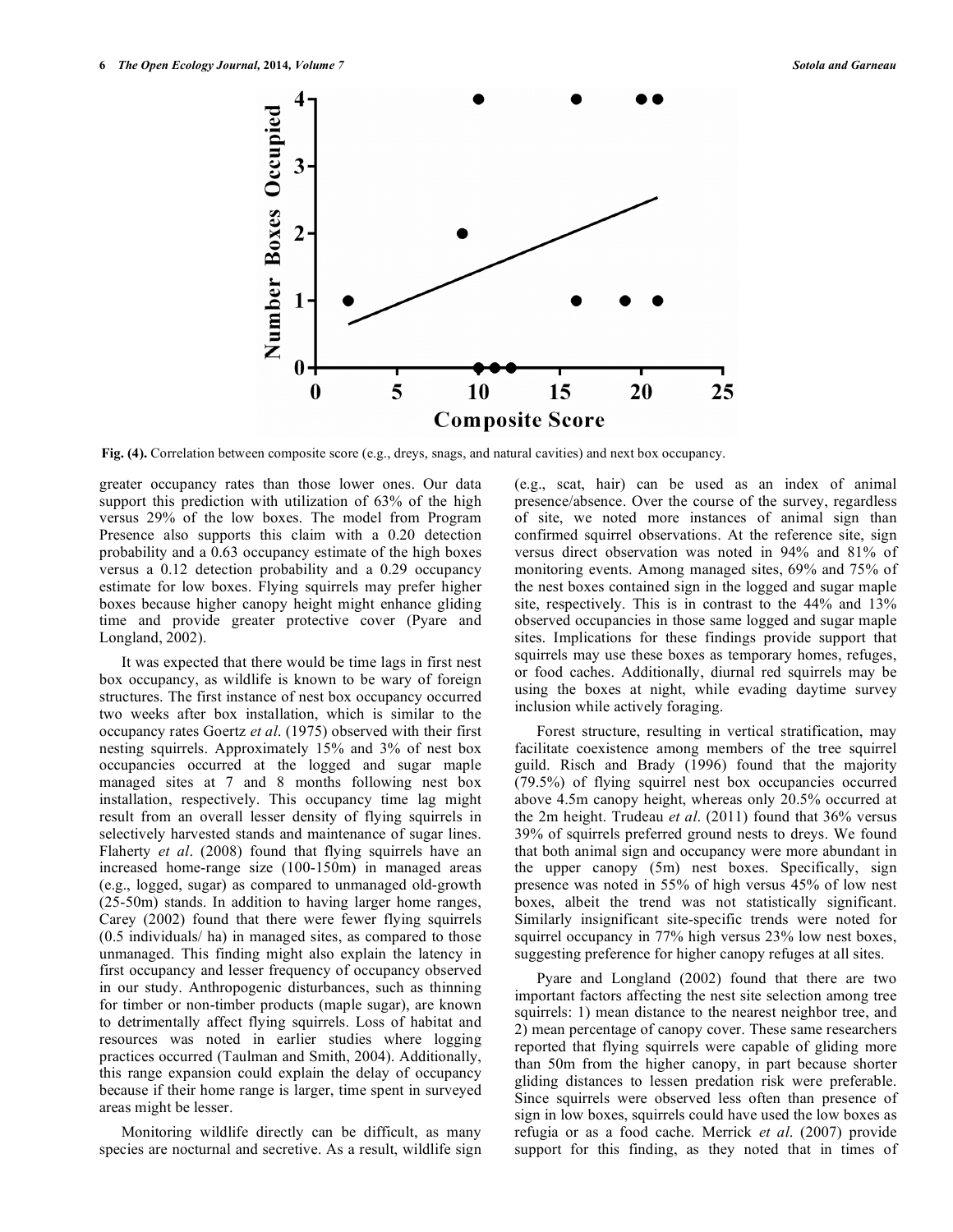resource scarcity, squirrels use nests and cavities as food caches. We did not survey food availability, but given the abundance of animal sign at all sites, it can be assumed that caching was commonplace.

Animal aggregation is a known behavior which provides thermoregulatory benefits among winter-active wildlife (West and Dublin, 1984). In our study, approximately 17% of all occupancies consisted of multiple individuals. Of those nest box aggregations, the majority (92%) of observations occurred in high versus 8% low nest boxes. Our results suggest that at times, squirrels are communal during winter months, as was previously documented (Merritt *et al*., 2001; Dolan and Carter, 1977; Wells-Gosling and Heany, 1984). These researchers observed that during times of food scarcity or cold temperatures, as in winter months, squirrels become communal and form social groups to assist with thermoregulation. Additionally, Layne and Raymond (1994) found that squirrels exhibit site fidelity and remain with associates over prolonged periods. Albeit the difference was insignificant, nest box occupancy varied by season, such that 21%, 25% and 55% occurred in fall, summer, and spring, respectively. Most northeastern tree squirrels find need for shelter during the breeding period, in late winter and early spring (Whitaker and Hamilton, 1998).

As noted by the score-occupancy relationship, in addition to the reference site having the greatest observed occupancies, flying squirrels and potentially other arboreal mammals appear to prefer artificial nest boxes to naturally occurring nests. These artificial structures are known to provide benefits for squirrels in both managed and reference forests for multiple reasons (e.g., protection, potential resource cache, and thermoregulation) that might surpass those provided by natural structures (Shuttleworth, 1999). It takes time for the squirrels to locate nest boxes, which might result in occupancy delays at each site, but once located they are often utilized continually. Ransome *et al*. (2004) discovered that for nest selection, squirrels were primarily food and predator-restricted. Their research did not suggest that squirrels were habitat-limited, due to lack of nesting refugia, perhaps as a function of high site quality. If there is adequate food, even though habitat lacks in natural cavities, then nest boxes are useful structures for enhancing tree squirrel survival. Further research should include long-term and night monitoring of nest boxes to assess variation and diel occupancy patterns. Additionally, non-invasive molecular techniques of sign (i.e., hair, nest box bedding) should be used to confirm occupants as red squirrels or either northern and/or southern flying squirrels. Finally, longitudinal forest community surveys should be performed to capture forest composition and tree distribution, in addition to predator surveys.

## **CONFLICT OF INTEREST**

The authors confirm that this article content has no conflicts of interest.

# **ACKNOWLEDGMENTS**

A very special thanks goes to Jason Leewe for assisting with nest box deployment and monitoring during the study. SUNY Plattsburgh professors Drs. Kenneth Adams and Rachel Schultz are also thanked for manuscript review and statistical analysis support. Additional thanks are paid to George Maynard, Will Goumas, Timothy Shearman, Siobhan Levere, Alejandro Reyes, Erin Hayes-Pontius, and Thomas Maynard for assistance in nest box monitoring. Logistical support is appreciated and warrants acknowledgements to Steve Fessette, Steve Kramer, Kirk Beattie, and Eileen Allen. Funding for this research was provided by the Center for Earth and Environmental Science at SUNY Plattsburgh and the W.H. Miner Agricultural Institute. Additional thanks goes to the W.H. Miner Agricultural Institute for land access, remote cameras, and construction of nest boxes (Steve Fessette).

## **REFERENCES**

- Brady, MJ, Risch, TS & Dobson, FS (2000) Availability of nest sites does not limit population size of southern flying squirrels. *Canadian Journal of Zoology*, 78(7), 1144-9.
- Carey, AB (2002) Response of northern flying squirrels to supplementary dens. *Wildlife Society Bulletin*, 30(2), 547-56.
- Dolan, PG & Carter, DC (1977) *Glaucomys volans*. Mammalian Species, 78, 1-6.
- Elzinga, CL, Salzer, DW, Willoughby, JW & Gibbs, JP (2001). *Monitoring Plant and Animal Populations*, Blackwell Science, Inc, Malden, MA.
- Flaherty, EA, Smith, WP & Ben-David, M (2008) Experimental trials of the northern flying squirrel (*Glaucomys sabrinus*) traversing managed rainforest landscapes: perceptual range and fine-scale movements. *Canadian Journal of Zoology*, 86, 1050-58.
- Fokidis, HB & Reisch, TS (2005) The use of nest boxes to sample arboreal vertebrates. *Southeastern Naturalist*, 4(3), 447-58.
- Goertz, JW, Dawson, RM & Mowbray, EE (1975) Response to Nest Boxes and Reproduction by Glaucomys volans in Northern Louisiana. *Journal of Mammalogy*, 56(4), 933-39.
- Gompper, ME, Kays, RW, Ray, JC, Lapoint, SD, Bogan, DA & Cryan, JR (2006) Comparison of Noninvasive Techniques to Survey Carnivore Communities in Northeastern North America. *Wildlife Society Bulletin*, 34(4), 1142-51
- Herbers, J & Klenner, W (2007) Effects of logging pattern and intensity on squirrel demography. *The Journal of Wildlife Management*, 71(8), 2655-63.
- Klugh, AB (1927) Ecology of the red squirrel. *Journal of Mammalogy*, 8(1), 1-32.
- Layne, JN & Raymond, MA (1994) communal nesting of southern flying squirrels in florida. *Journal of Mammalogy*, 75(1), 110-20.
- Lindenmayer, DB, Welsh, A, Donnelly, C, Crane, M, Michael, D, Macgregor, C, McBurney, L, Montague-Drake, R & Gibbons, P (2009) Are nest boxes a viable alternative source of cavities for hollow-dependent animals? Long-term Monitoring of Next Box Occupancy, Pest Use and Attrition. *Biological Conservation*,  $142(1)$ , 33-42.
- McComb, WC & Noble, RE (1981) Nest-Box and natural cavity use in three mid-south forest habitats. *The Journal of Wildlife Management*, 45 (1), 93-101.
- Merritt, JF, Zegers, DA & Rose, LR (2001) Seasonal thermogenesis of southern flying squirrels (*Glaucomys volans*). *Journal of Mammalogy*, 82(1), 51-64.
- Merrick, MJ, Bertelsen, SR & Koprowski, JL (2007) characteristics of mount graham red squirrel nest sites in a mixed conifer forest. *The Journal of Wildlife Management*, 71(6), 1958-63.
- Patterson, JEH & Malcolm, JR (2010) Landscape structure and local habitat characteristics as correlates of *Glaucomys sabrinus* and *Tamiasciurus hudsonicus* occurrence. *Journal of Mammalogy*, 91, 642–53.
- Pyare, S & Longland, WS (2002) Interrelationships among northern flying squirrels, truffles, and microhabitat structure in Sierra Nevada oldgrowth habitat. *Canadian Journal of Forest Research*, 32, 1016-24.
- Ramos-Lara, N & Cervantes, FA (2007) nest-site selection by the mexican red-bellied squirrel (*sciurus aureogaster*) in michoacan, Mexico. *Journal of Mammalogy*, 88(2), 495-501.